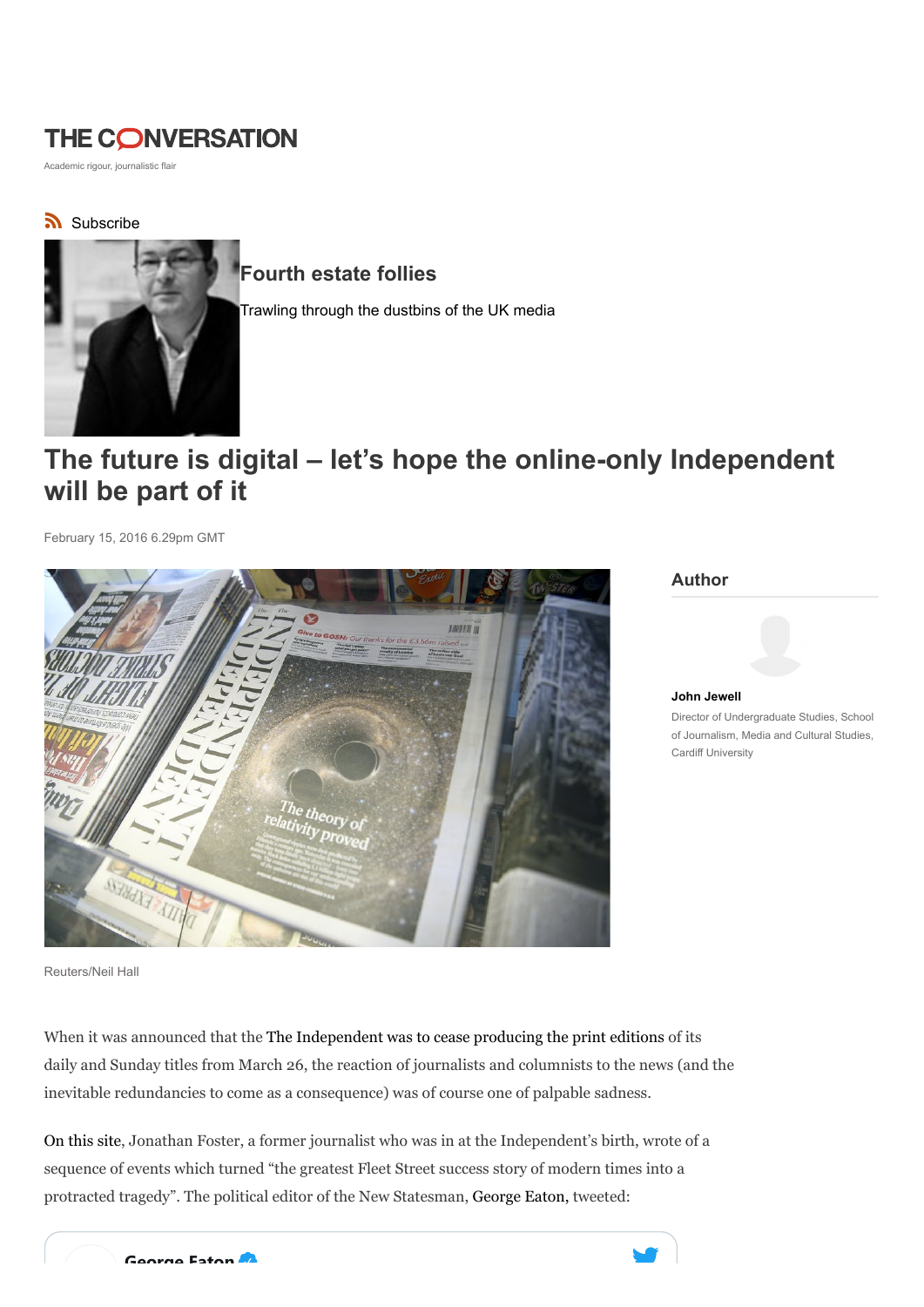And then Daily Mirror associate editor Kevin Maguire wrote that he was:

mourning loss of The Independent, a vital liberal voice in a British press dominated by Tory papers. Thoughts with good journos losing jobs.

Online news site, the Huffington Post published 11 "Independent' Front Pages That Moved Us All And Changed The Debate" and praised the Indy on its "proud status as an 'outsider' newspaper, one that pushed the boundaries of design and reporting to earn itself a respected, established space on the British media scene".

It took journalist and academic Brian Cathcart in the Guardian to remind us that, hang on, this wasn't about complete end of a great tradition – this was about the death of a "redundant medium". It is what journalists find out and write, and are able to tell their audiences and readers, that really matters – and we should not waste our energy lamenting dead-tree technology, wrote Cathcart.

This is precisely what struck me about the coverage and analysis: job losses notwithstanding, the end of the print version of The Independent was greeted as if it were the end of journalism itself. Are the likes of Robert Fisk, Patrick Cockburn, Mark Steele and Yasmin Alibhai-Brown to be silenced? We must assume not and trust the word of current editor Amol Rajan who wrote in a letter to readers that the spirit and quality of The Independent will endure.

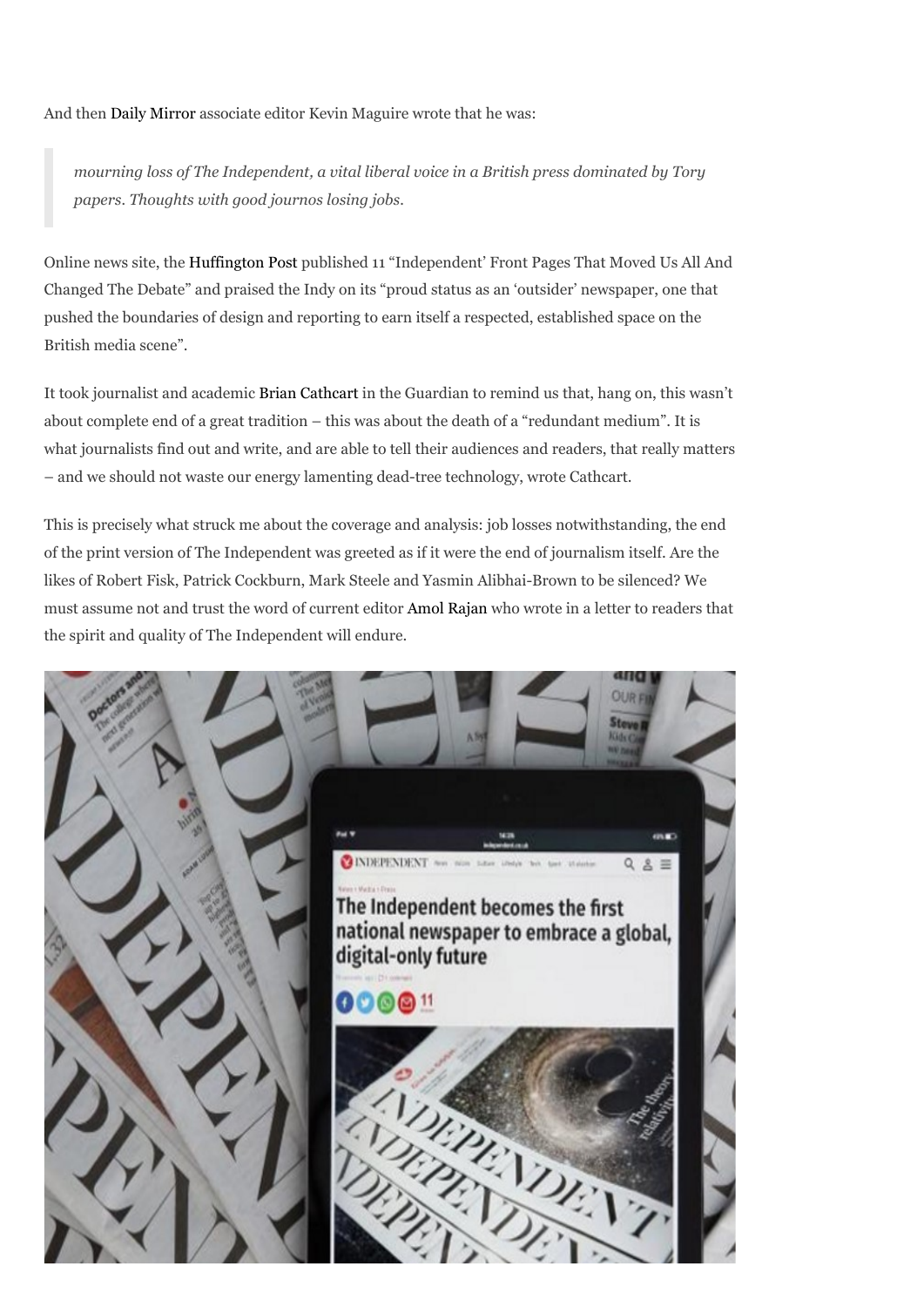

Amol Rajan. The Independent

But among the nostalgia and reminiscences about the Indy's glory days was the acceptance that the decisions taken by owners ESI media were, in a business sense, entirely rational. As Rajan put it, the plain fact is that there simply aren't enough people willing to pay for printed news. With circulations continuing to spiral downwards (daily sales of the Independent stand at around 40,000, down from the highs of 423,000 in 1990) the future of the print edition would have been one of managing further decline.

#### Interesting times

There are those who think that this is just the beginning of a process of radical change for the national newspaper industry. At least that was the view of Evgeny Lebedev, owner of ESI, who wrote in an email to Independent staff that their news titles would be the first of many leading newspapers to embrace a wholly digital future, stating that the UK print newspaper market conditions meant such change was inevitable. In an interview with The Guardian he said:

I genuinely believe that the future is digital and that the industry in denial … the figures speak for themselves … The question should not be why we are doing it, but why others in the industry are not.

It's a very pertinent question, one which the Guardian has itself pondered on occasion. In 2012 the Daily Telegraph reported that Adam Freeman, then the Guardian's commercial chief, stating the newspaper was on a "mission" to be able to stand alone as a digital-only publication. And in 2013, the New Yorker magazine quoted the (now former) editor Alan Rusbridger saying that "he could envisage a paperless Guardian in five to ten years".

Well, we shall see about that but Lebedev's views are by no means universally held. In an editorial on Saturday, The Times assured its readers that print would continue to exist alongside the digital format "for a long time to come" going on to say:

Long before the digital revolution, newspapers confronted the migration of news to broadcasters. Newspapers will continue to innovate in the face of the internet revolution and it is our belief that print will co-exist with digital for a long time to come. A loss of diversity in media voices is to be regretted but there is no reason for gloom about the future of newsprint.

In the Press Gazette Dominic Ponsford maintained an even more optimistic tone. In a piece entitled: "Contrary to what Evgeny Lebedev might say, ten reasons why the death of print is not 'inevitable'" Ponsford pointed to the success of children's weekly newspaper First News which has grown its sale